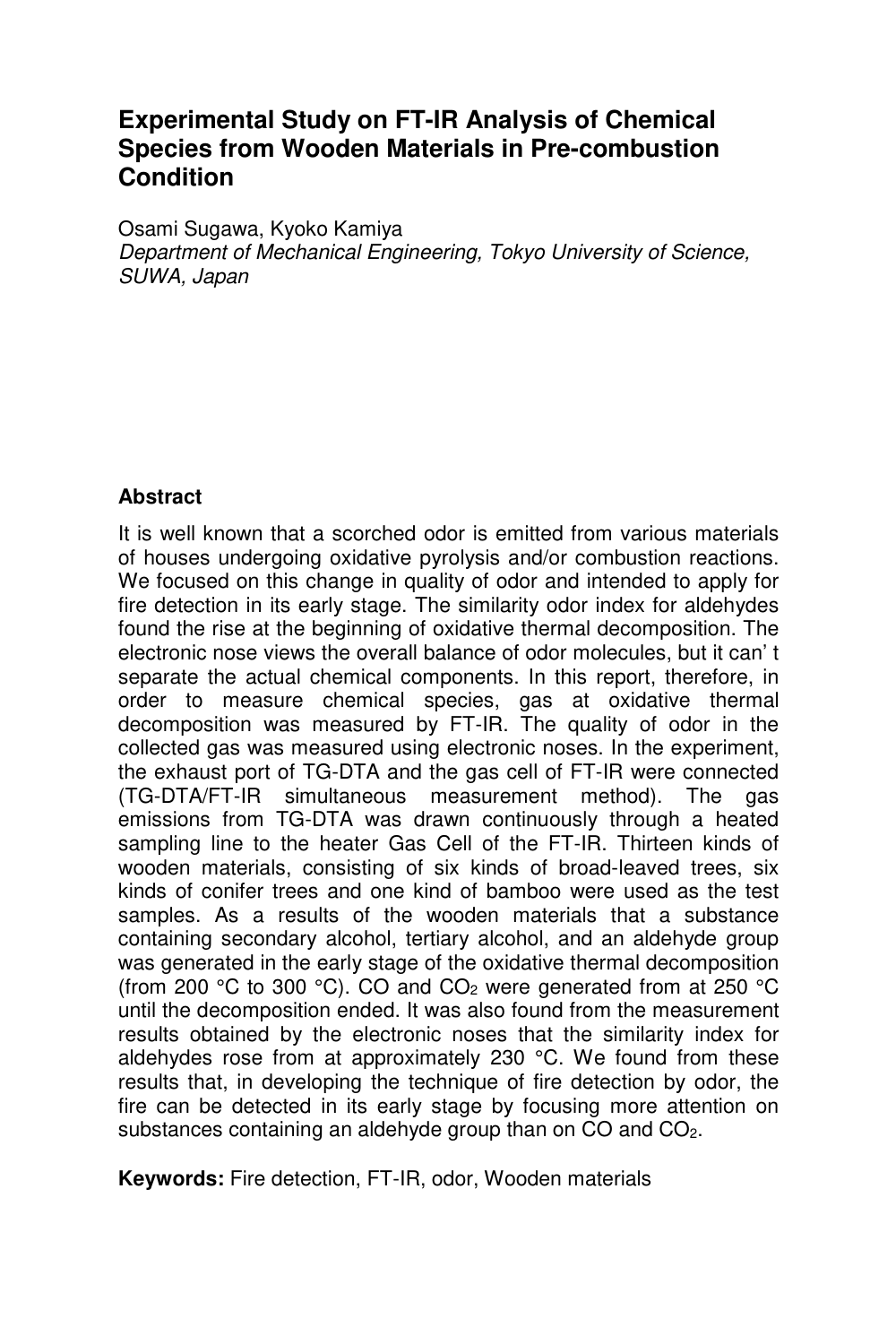### **Introduction**

Fire detectors are ready for sensing a fire in an early stage and alerting residents, so as to start initial them to take actions of escape, evacuation and fire-fighting. In Japan, the installation of fire detectors is obligatory for fire prevention properties, such as residential houses, constructions and buildings of having a certain area, shops, and important cultural assets. Sensors detect fire automatically based on the temperature-rise, smoke, and flame-flicker that fire gives. However, it is not only signals on smoke and temperature-rise that are given by a fire, there is also a scorched odor that is peculiar to fires. Smelling of scorched odor that give the notice of situation unusual, and so the odor could be considered as one of important physical quantities as a fire sign. It was focused on this change in quality of odor and intended to apply for fire detection in its early stage [1]-[4]. To clarify the relation between the change in quality of odor and the temperature during oxidative pyrolysis and thermal degradation, the gas generated was collected in a sampling bag which was attached to the exhaust port of a TG-DTA system. The quality of odor in the collected gas was measured using electronic noses. As a result of the similarity index for aldehydes rose at beginning and during oxidative thermal decomposition. The electronic nose views the overall balance of odor molecules. However it does not separate the actual chemical components. In this report, therefore, in order to measure chemical species, gas at oxidative thermal decomposition was measured by FT-IR.

#### **Experiment**

#### 1) Test samples

Thirteen kinds of wood, consisting of six kinds of broad-leaved trees (Chamaecyparis obtusa, Pine, Japanese Cedar, Hemlock, Acacia, Larch), and six kinds of conifer trees (Walnut, White birch, Kihada, Persimmon, Chestnut, Japanese Oak), and one kind of bamboo were used as the samples. These samples were crushed to fine pieces by a Wonder Blender (Osaka Chemical Co., Ltd. WB-1), and the crushed ones of its size of smaller than 200 meshes were employed in the test. In order to minimize the influence of water, the samples were dried at least 15 days in a desiccator containing silica gel in room temperature until there was no weight change.

#### 2) Procedures

#### TG-DTA/FT-IR

In the experiment, the exhaust port of TG-DTA (Thermogravimetry– differential thermal analysis: Rigaku Corp. TG8120) and the gas cell of FT-IR (Fourier Transform Infrared Spectroscopy: JASCO Cop. FT-IR 4000) were connected (TG-DTA/FT-IR simultaneous measurement method). The gas emissions from TG-DTA was drawn continuously through a heated sampling line to the Gas Cell of the FT-IR. The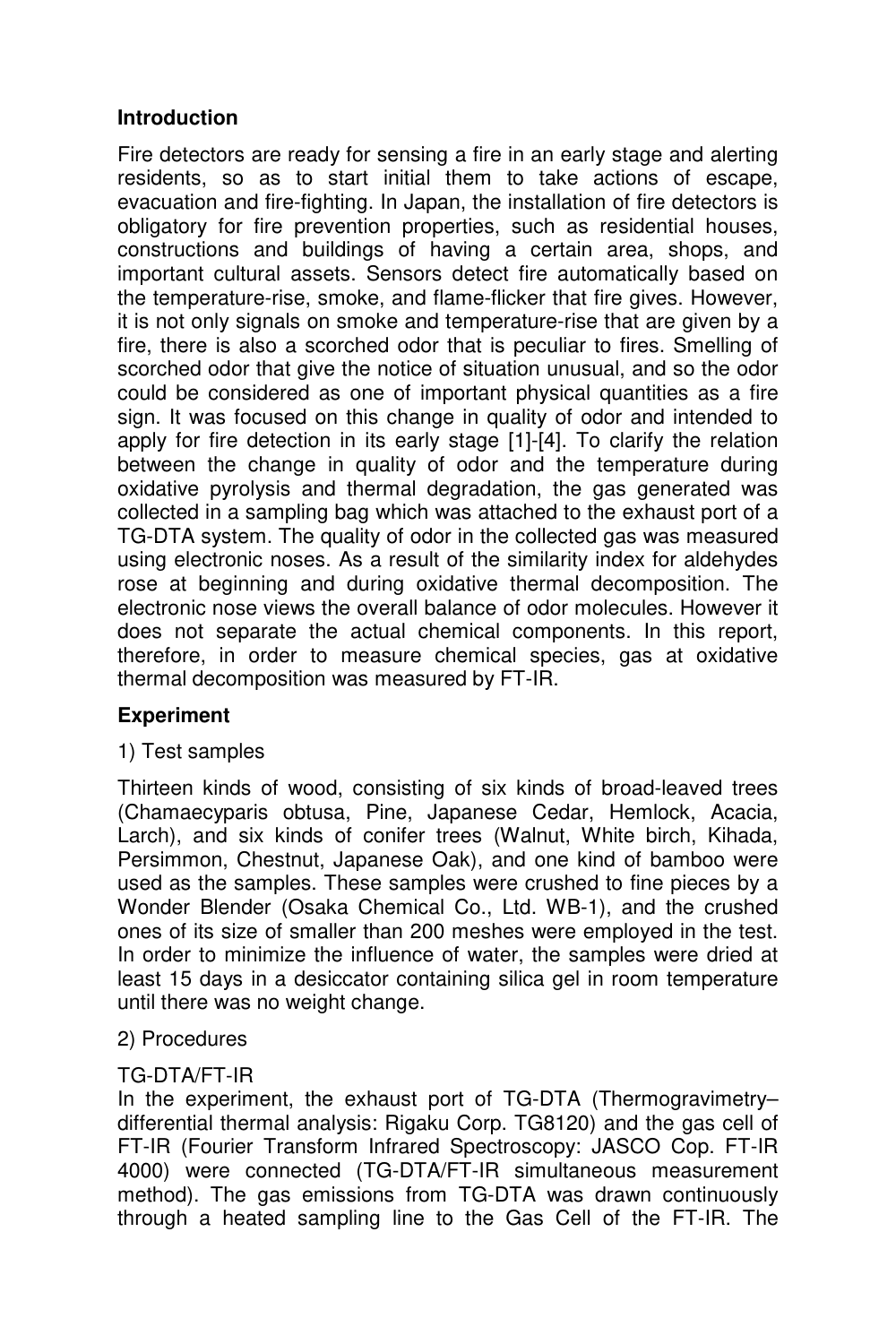sampling line and the Gas Cell were heated and kept at about 140 °C [5]. The measurement conditions of the TG-DTA were set as follows: sample weight approximately 5 mg, aluminum pan, reference material Alumina, pure air (G3) atmosphere, gas flow rate of 300 ml/min, rate of temperature increase at 2 °C /min, and attained temperature of 550 °C. The cell volume was 0.5 L and the optical path of 2.7 m. The cell was fitted with NaCl windows. The nominal resolution was  $8 \text{ cm}^{-1}$ . The measurement conditions of the FT-IR were set as follows: measurement range of 1000~4000 cm-1, sampling interval of 30 seconds, total measurement time of 5 hours.

#### Analysis of Odor

The gas generated during the oxidative thermal decomposition in a TG-DTA system was collected by an odor bag attached to the exhaust port of the system. The odor bag was replaced every 15 min of the gas at each time. In order to collect the odor gas released from the sample before thermal decomposition, atmospheric gas was allowed to flow in while the sample was in the place, and the gas was collected immediately after the start of measurement. The gas collected between 0 and 15 min was regarded as the sample for those of every 15 min. The collected gas was diluted by a factor of 5 to 20 with pure  $N_2$  (G1), depending on the odor intensity, and measured using the electronic noses (Shimadzu Corp. FF-2A).

The electronic nose is a device that distinguishes between odor components based on the output balance of 10 types of metal oxide semiconductor sensors, and unlike devices such as GC-MS, does not detect the type of chemical substance. It is provided with nine types of standard gases as indices to judge the degree of similarity of odor components to these indices. Each index produces an analytical curve based on the response values from the sensor when measuring changes in the concentration of the standard gas [6].

#### **Results and Discussion**

Fig. 1 shows FT-IR spectra a) the Japanese cedar, b) the Japanese oak and c) the bamboo at the representation gases as the oxidative thermal decomposition. Changes among the spectra of all samples were observed at wavenumbers of 1120.44 cm-1, 1182.15 cm-1 , 1725.98 cm-1, 1787.96 cm-1, 2817.49 cm-1, 2177.24 cm-1, and 2362.37 cm-1. Regardless of wooden kinds such as coniferous trees, hardwood trees, bamboo, etc., it changed in all wooden materials as well. The functional groups at these wavenumbers are those of secondary alcohol (1120.44 cm<sup>-1</sup>), tertiary alcohol (1182.15 cm<sup>-1</sup>), ester (1725.98 cm<sup>-1</sup>), alkene (1787.96 cm<sup>-1</sup>), aldehyde (2817.49 cm<sup>-1</sup>), CO  $(2177.24 \text{ cm}^{-1})$ , and  $CO<sub>2</sub>$   $(2362.37 \text{ cm}^{-1})$ . Thus, we focused attention on these chemical species. Fig. 2 shows relations between transmittance and temperature at these wavenumbers.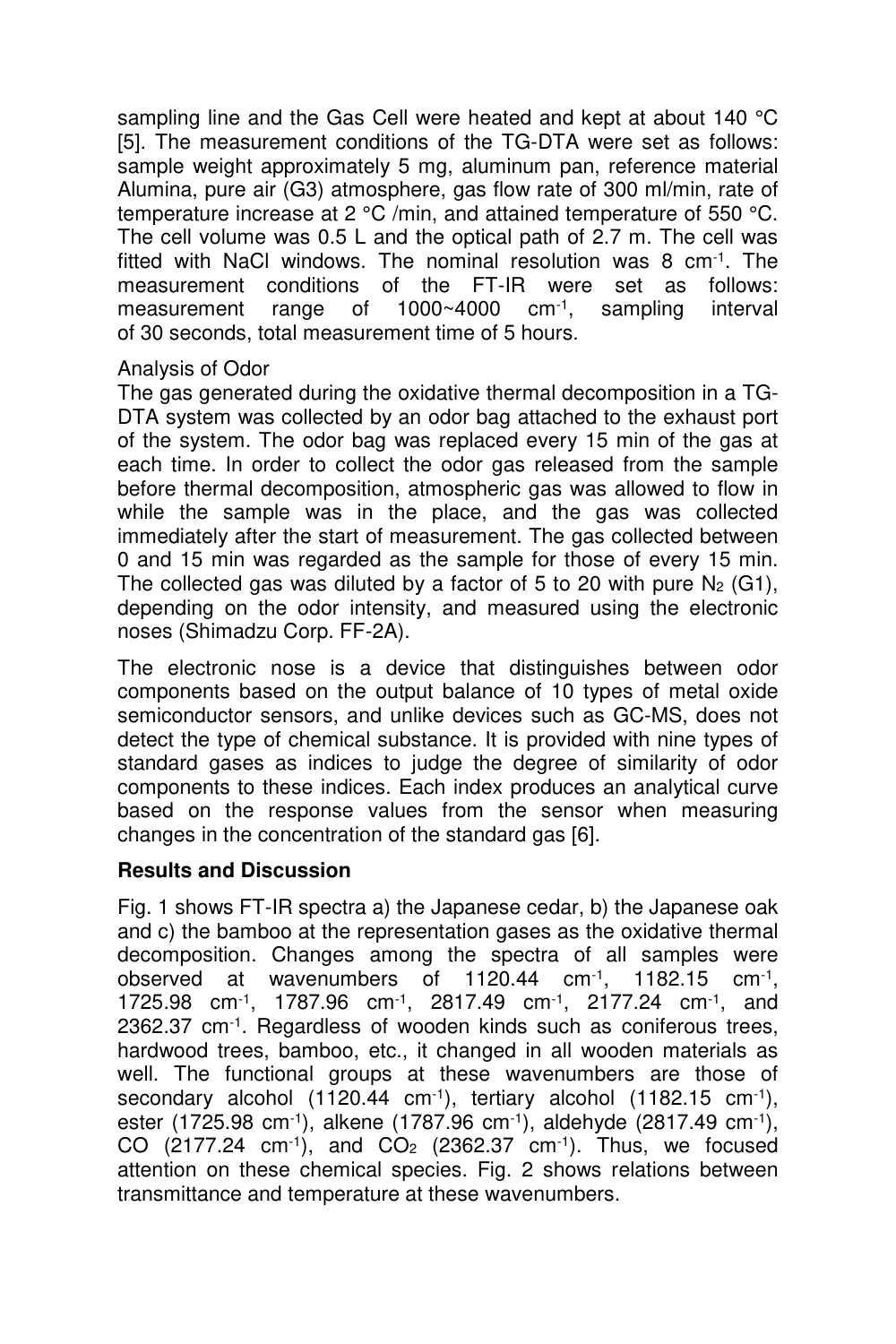

Fig. 1. FT-IR spectra of a) Japanese cedar, b) Japanese oak, and c) bamboo, respectively.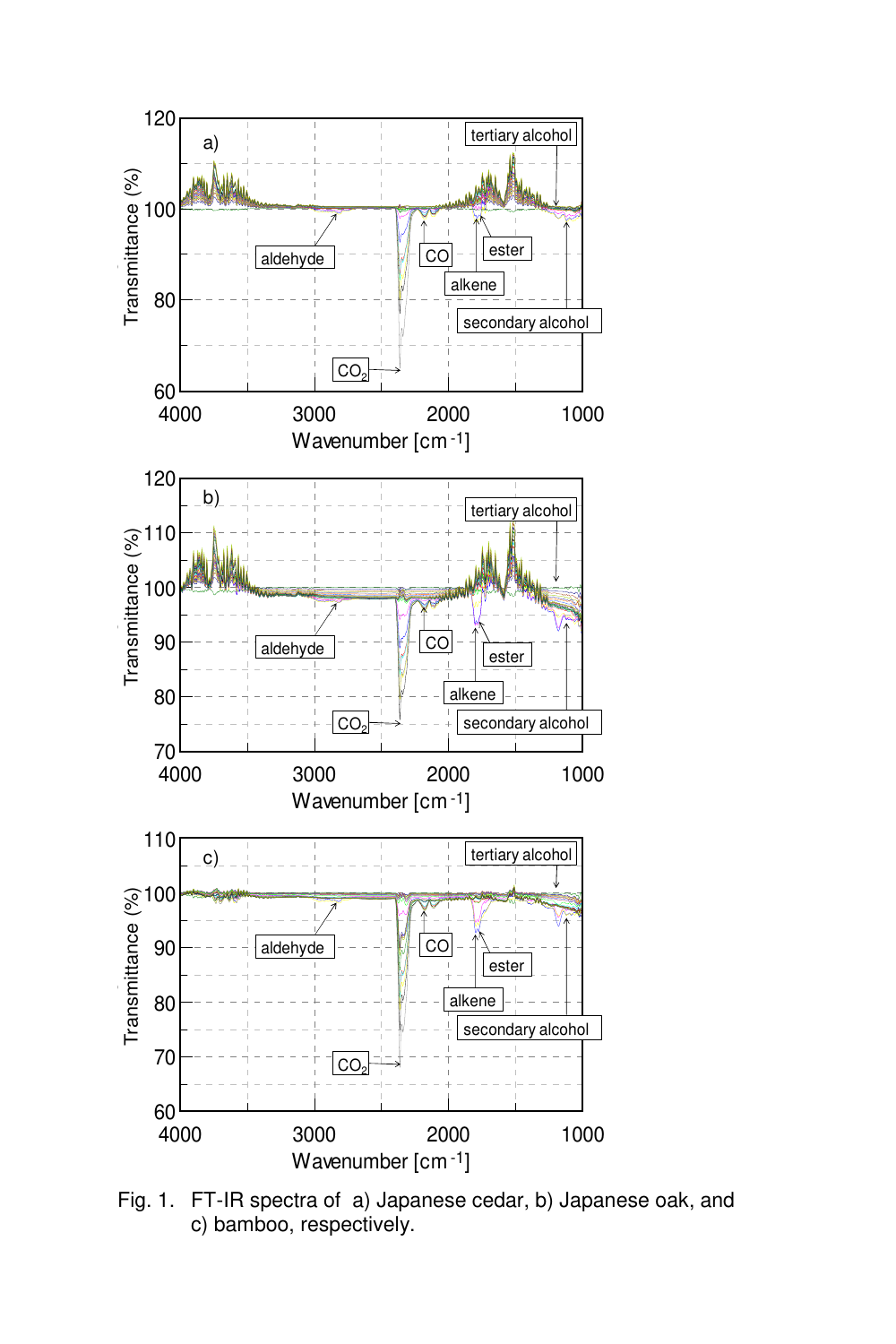Fig. 2 shows a) the TG-DTA, b) the transmittance and temperature of the chemical species (FT-IR), and c) the odor measurement results for the Japanese cedar. From the TG-DTA measurement results, a weight reduction due to evaporation of water in the samples was observed at temperatures up to approximately 100 °C.



Fig. 2. Measurement results of Japanese cedar a) TG-DTA diagram, b) FT-IR, and c) Odor similarity.

Then, a weight reduction due to the oxidative thermal decomposition was observed at around 200 °C and above. At approximately 300 °C, the first stage exothermic peak was observed, which is considered to be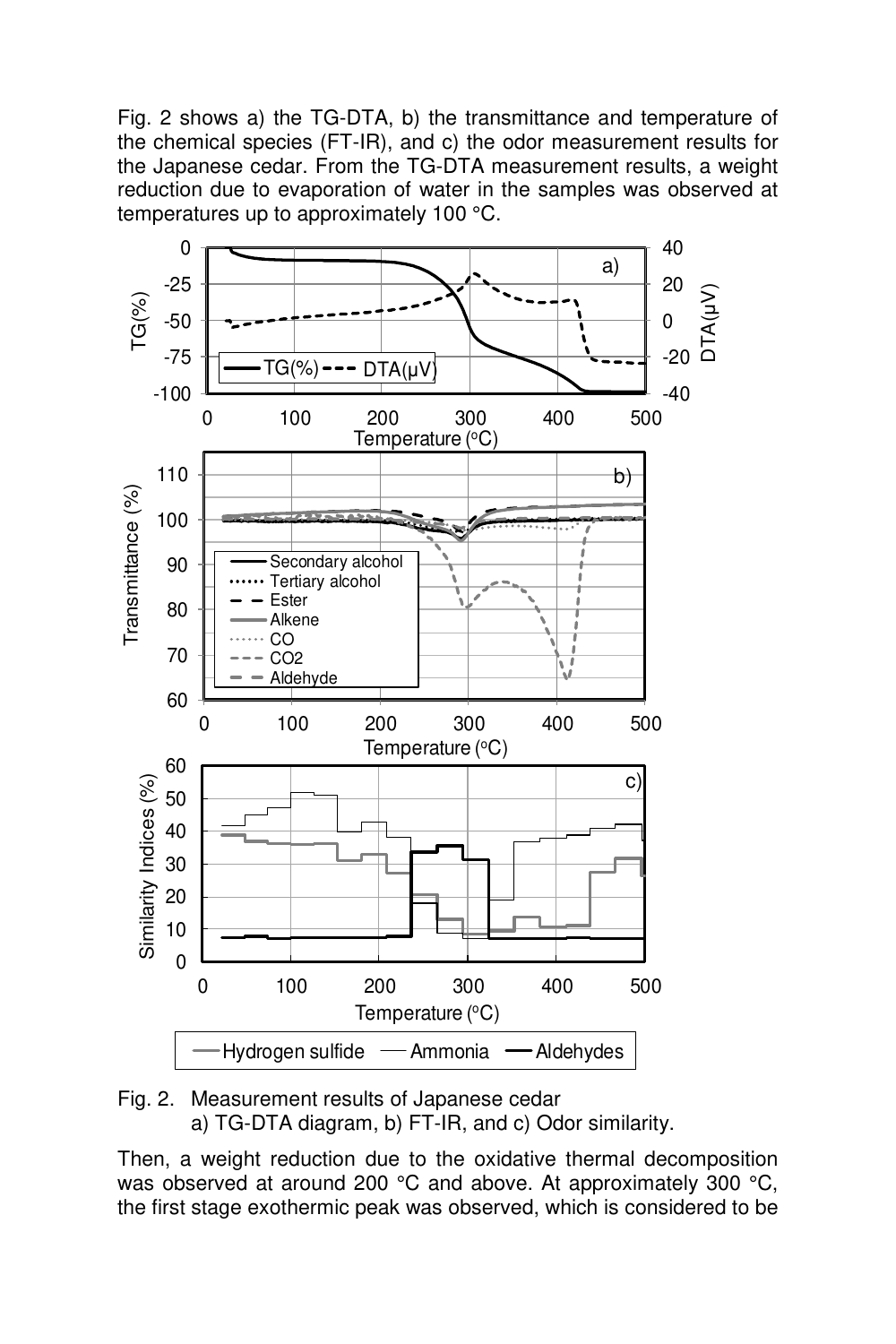due to the combustion of cellulose and hemicellulose contained in wooden materials. From the FT-IR measurement results shown in b), detection peaks of aldehyde, alcohols, ester, alkene, CO, and aldehyde were observed at temperatures below 300 °C that is the exothermic peak temperature of the TG-DTA. As for CO<sub>2</sub>, we found from the odor measurement results shown in c) that the similarity indices for ammonia and hydrogen sulfide dropped and the similarity index for aldehydes rose as the active oxidative thermal decomposition progressed.

Fig. 3 shows temperature ranges in which the chemical species of the Japanese cedar were detected. Secondary alcohol, aldehyde, and tertiary alcohol began being detected in this order from approximately 200  $\degree$ C. CO and CO<sub>2</sub> were detected in the range of approximately 250 °C to 450 °C. Through comparison with the TG-DTA measurement results shown in Fig. 2 a), it was assigned found that secondary alcohol, tertiary alcohol, and aldehyde were generated in the early stage of the oxidative thermal decomposition, in which the weight began decreasing at approximately 200 °C. We found from these results that the early stage of the oxidative thermal decomposition of the wooden materials can be detected by detecting secondary alcohol, tertiary alcohol, and aldehyde. The odor measurement results were obtained using the nine types of standard gases specified in the Japanese Offensive Odor Control Law. However, the standard gases do not include alcohols. That is why only the similarity index for aldehydes rose.





Fig. 4 shows temperature ranges of the samples in which aldehyde was detected as measurement results of the odor and the FT-IR. The similarity index for aldehydes rose in the range of approximately 230 °C to 350 °C according to the odor measurement, and the substance containing an aldehyde group was detected by the FT-IR in the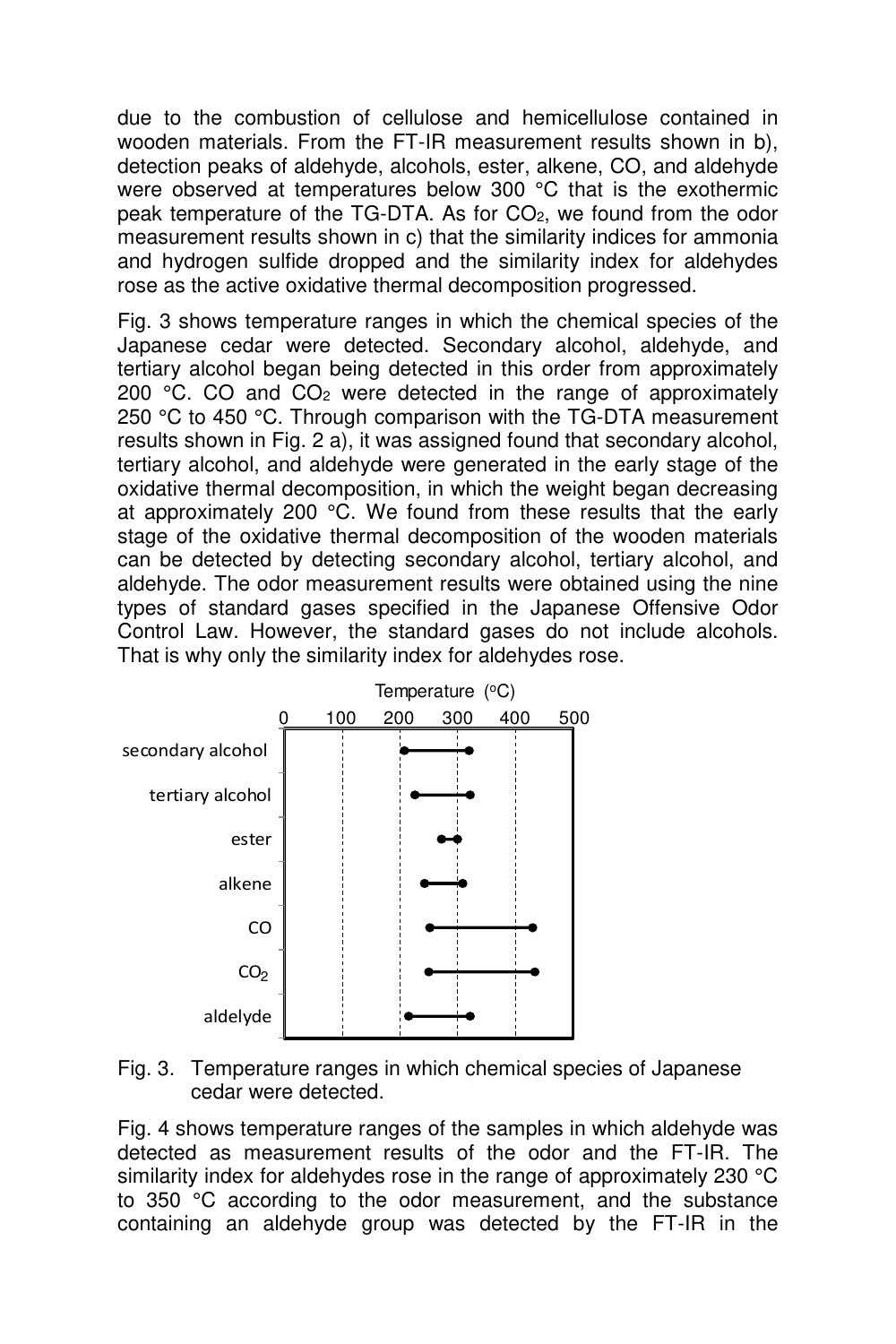temperature range of 200 °C to 320 °C. These results show that aldehyde was detected by both the odor and FT-IR measurements in the substantially same temperature range. Hence, it was found likely that the electronic noses also detect the substance containing an aldehyde group. Through the comparison with the measurement results of the TG-DTA shown in Fig. 2 a), it was also found that the substance containing an aldehyde group was generated by the thermal decomposition of cellulose and hemicellulose contained in the wooden materials in this temperature range.

During fire, not only wood-based polymers burn, but also synthetic polymers and hydrocarbon-based flammable liquids are involved in the combustion. Existing researches have shown that the combustion of the synthetic polymers increases the similarity index for aldehydes. However, the hydrocarbon-based flammable liquids do not generate aldehyde-based substances. However, measurements by the electronic noses have clarified that combustion of kerosene increases the similarity index for hydrocarbons. Thus, types of burning materials can be identified by selecting several standard gases in advance.



Fig. 4. Temperature ranges of samples in each of which the similarity index for aldehydes was detected by the electronic nose and temperature ranges of the samples in each of which a substance containing an aldehyde group was detected by the FT-IR.